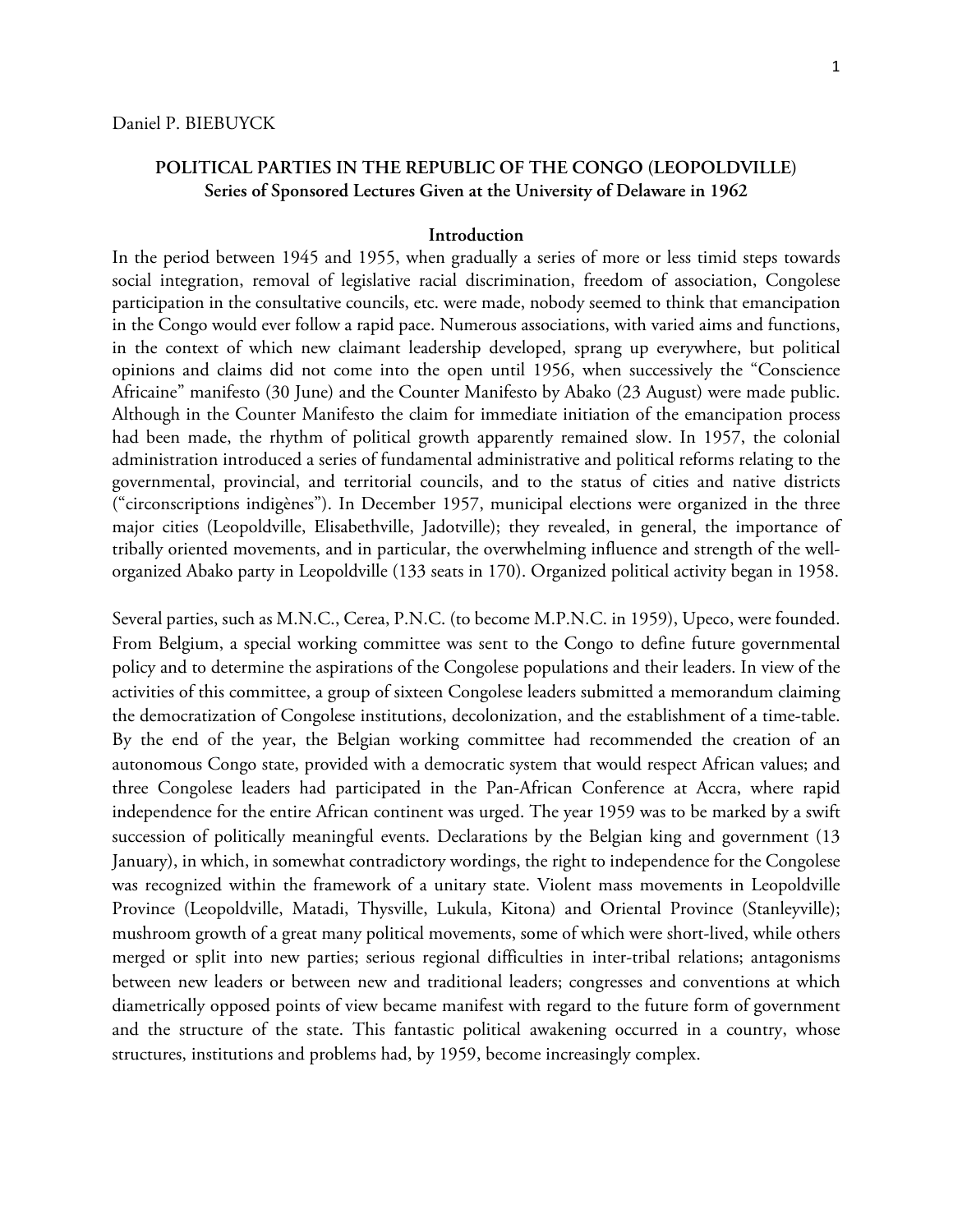## **Social and Cultural Environment**

To grasp some of the peculiarities of Congolese parties, and the general trend of political developments, it is necessary to give full consideration to some aspects of the social and cultural environment in which they grew.

### **Cultural and Linguistic Diversity**

 

The country was inhabited by a large number of culturally and linguistically different peoples, all of whom had maintained a strong attachment to their respective cultural values; due to the colonial impact, they had become increasingly conscious about their similarities and differences. These differences were apparent in the urban as well as in the rural areas. In urban areas, they had become crystalized in the creation of a vast number of tribally and culturally oriented associations, each with its own special interests and goals; but these might at least coincide in matters of anti-colonialism and achievement of independence or overlap in the face of the overwhelming strength of particular associations. In the rural areas, these differences were, of course, apparent in all the spheres of social life; but local factors – such as prolonged separation in different administrative units of homogeneous or fairly similar populations, or numerical weakness of certain groups, or common or divergent acculturative experiences – had, in many cases, given new direction and new scope to these differences. There were, of course, also many cultural and linguistic similarities between various peoples, which were due to multiple historical causes. In different degrees, the peoples concerned were conscious of this and tended to give it political meaning. There were not only many different peoples, but most of them were numerically very weak (the average numerical strength of homogeneous populations lay between 20,000 and 350,000). Some of the larger recognizable populations – such as the Mongo, Baluba, Alunda, Amashi, or Banande – were subdivided into a great number of cultural subunits, politically and territorially segmented, administratively separated. The only exceptions were the Bakongo, who, although they were lacking any kind of centralized political system and were subdivided into many cultural subunits, had developed a strong sense of cohesion and homogeneity $^{\rm l}$ . Although these many populations had been exposed to a fairly uniform colonial impact, the local experiences resulting from the contact situation were nevertheless widely divergent. In some cases, for example, the demands by the colonial administration for land and labor had been much more exacting than in others; in some areas, direct colonial interference with custom had been much more direct than in others; in some regions the centralizing administrative technique, combined with the imposition of various pseudo chiefs, had been felt much more profoundly than in others; agricultural and other economic innovations were much more beneficent to certain peoples than to others, etc... Differential reactions to the impact of evangelization and white settlement had also produced widesweeping difference.

The consequences of all this for the development of political parties were:

- given the multiplicity of territorially widely distant and culturally divergent, numerically weak and politically fragmented societies, none of which had developed the sense of belonging to a Congonation, the chances for multiple conflicting political alignments were great;

 $^{\rm 1}$  The pride they took in recapturing the values attached to the fifteenth century Kongo kingdom, and to their linguistic homogeneity, and the integrative action of the Kimbangist prophetic movement, contributed very heavily to this.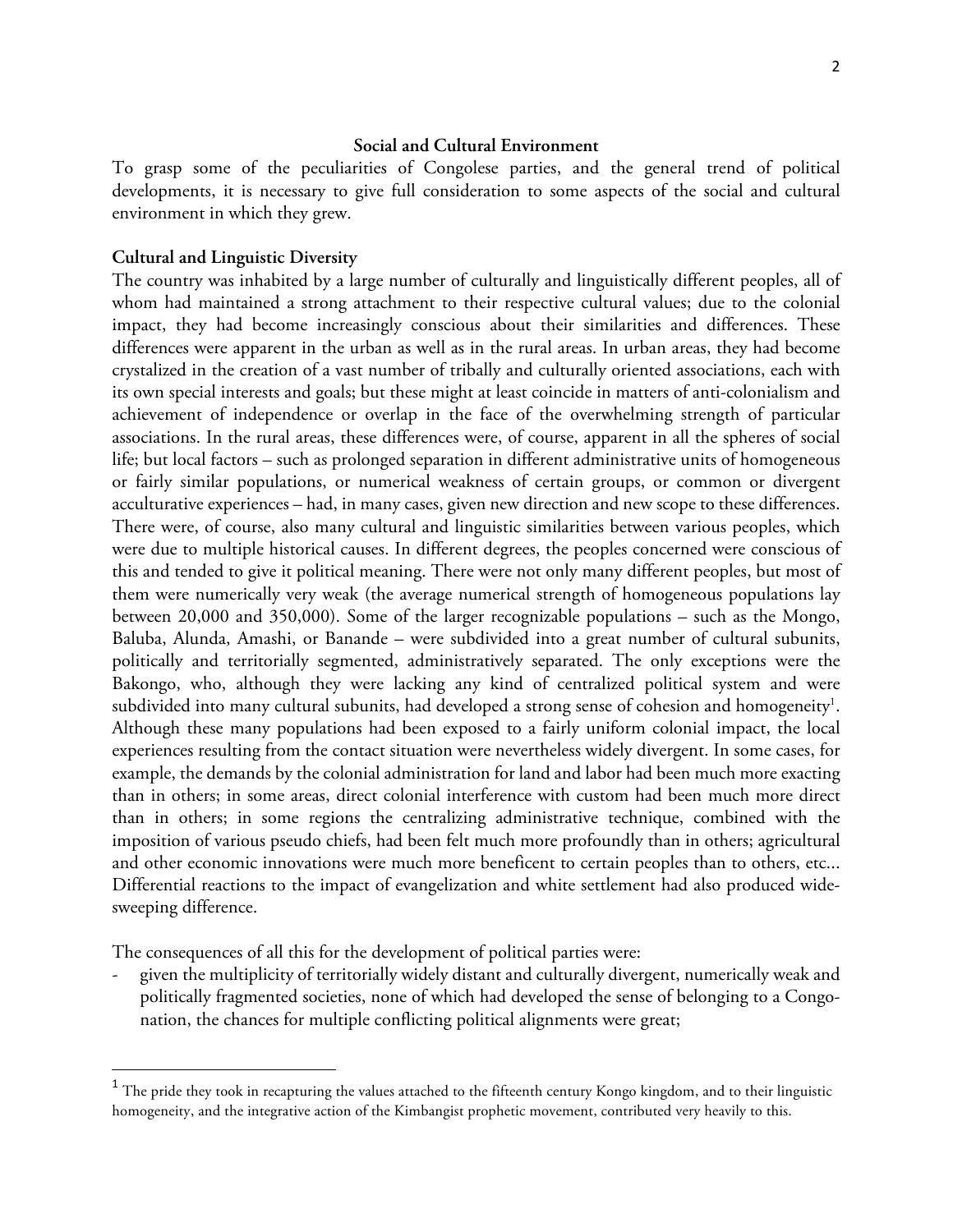- given the persistence of values attached to remote historical relationships bet ween different, but culturally and linguistically related societies, the chances for supra-tribal alignments, especially between ethnic minorities, were many;
- given the persistence of traditional cleavages between particular societies even though these societies might be remotely related – the chances for sharp local political antagonisms were numerous;
- given the locally different degrees of frustration, distrust and confusion, caused by the colonial impact, and the local successes of extremist prophetic movements, some societies had over a number of years developed a more radical and xenophobe outlook than others.

# **Partitions and Amalgamations**

The Congo, with its highly centralized governmental system, was administratively subdivided into six provinces (four before 1934; six from 1934 on), 24 districts, 132 "territoires," 925 "circonscriptions indigènes" (native districts) of two types:

- "secteurs:" non-customary rural entities grouping a number of related or unrelated segments of one or several stateless societies placed under an administrative chief;
- "chefferies:" in administrative thinking, customary rural entities grouping related and politically integrated segments of a tribe; in fact, in several instances, as artificial creations as the ''secteurs").

The urban populations were organized into "cités indigènes" (small urban centers), "centres extra coutumiers" (larger urban centers), part of which had become, since the reforms of 1957, "communes" (boroughs) that were federated into the "ville" (city). In 1959, there were seven such "villes," subdivided into 32 boroughs.

This administrative set-up was the result of many transformations, reorganizations, local regroupings and resettlements, amalgamations of distinct social and political entities, modifications in boundaries. These administrative reorganizations had succeeded one another from 1891 on until the final reform of 1957. The general trend apparent was the systematic reduction of the number of "chefferies indigènes," i.e., the amalgamation into larger wholes ("secteurs") of entities that, at one time or another in colonial history, had been administratively autonomous. On the other hand, from 1934 on*,* there was remarkable stability in the number of provinces, but occasionally some thought was given to increasing their number; furthermore, there was a slight, but steady increase in the number of "territoires" and "districts." These successive administrative regroupings, undertaken on the basis of scanty knowledge about the nature and character of traditional social and political structures, were basically contradictory with historical, linguistic, and cultural realities; in the light of the people's persistent attachment to traditional social and political groupings – and the claims to rights in land that were closely linked with them – they greatly contributed to the intricacy of the total social picture in the Congo and the spread of feelings of frustration and competition.

These problems were enhanced by the fact that the continual creation of new "native districts" necessitated the nomination of new "chiefs" and "notables," few of whom had a traditional basis for their power and most of whom were only accepted by a segment of the administratively amalgamated populations. In light of the rapid emancipation that began to spread in 1959, the problems relating to this administrative set-up were all the greater in that all key positions in the administrative hierarchy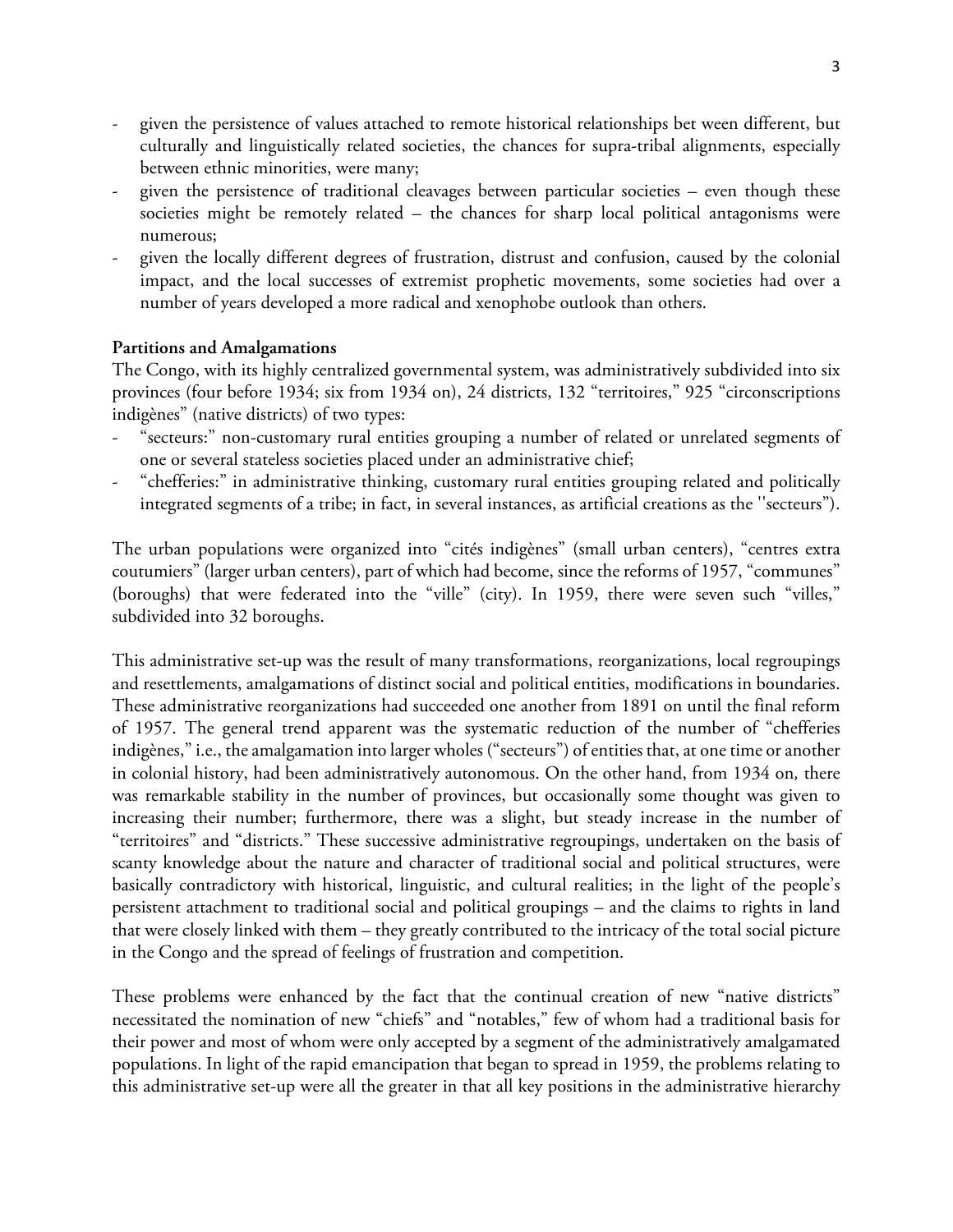– above the levels of native district, borough, "cité," and "centre-extracoutumier" – were held by Belgian officials.

### **Urbanization**

 

About twenty four percent of the Congolese population was living in urban areas (cities and smaller towns, mining compounds, small commercial and administrative centers, European plantations). In these urban areas – some of which like Leopoldville, drew their populations from all over the Congo, although certain ethnic or regional groups had a much stronger numerical representation than others – the cultural and social distinctions between different sections of the population were sharply drawn. They had been crystalized in the prodigious development of various tribally and inter-tribally oriented associations, with multiple functions. In the older parts of the cities these cultural differences had greatly influenced the spatial distribution and territorial compactness of particular groups of tribesmen. The growth of political aspirations, and the results of the first communal elections {1957) in three major cities contributed to a greater awareness of the strength that could be derived from strong tribally-oriented alignments; furthermore, new solidarities between culturally more or less similar townsmen belonging to the urban tribal minorities found a fertile basis in these experiences. Many social distinctions had developed, which cut across the traditional cultural differences. The number of jobless was steadily increasing because of the continued influx of immigrants and the general deterioration of the economy. A middle-class of self-employed Congolese had developed; membership in trade unions and cooperatives had rapidly risen since 1957; ideological differences had been directly introduced among certain sections of the population by the major Belgian political parties. Since World War II, in centers all over the Congo, a new social category of "evolués"<sup>2</sup> had developed; these "evolués" were drawn from practically all Congolese tribes, although certain tribes and regions produced a much greater proportion of new elites, because of greater local educational and economic opportunities. These milieu of "evolués" rapidly organized themselves; they voiced their dissatisfaction with social and economic inequalities; their claims were gradually tinged with political aspirations. The rising status, achievements, and claims of these new elites caused concern and distrust, not only among the milieus of white settlers and administrators, but also among certain groups of the traditional elite (chiefs, traditional and administrative; other traditional authorities). Very few of these new elites had received any higher form of college and university training, simply because of the prolonged inexistence of these educational levels. Very few had been trained in matters of organizational responsibilities, outside the experiences they acquired through leadership in the various associations they created and those they derived from their positions in the lower administrative levels.

Many other factors added to the complexity of the total picture. We can only mention here such factors as the great regional demographical differences; the regional unevenness in economic growth; the general financial deterioration; the climate of distrust between Congolese and Europeans in the Congo, and between Belgians in the Congo and at home; the crisis in the Belgian administrative machinery itself; the competition between Belgian political parties.

 $^2$  Autochthonous people who had become Europeanized through education and assimilation and often held clerical and other skilled positions.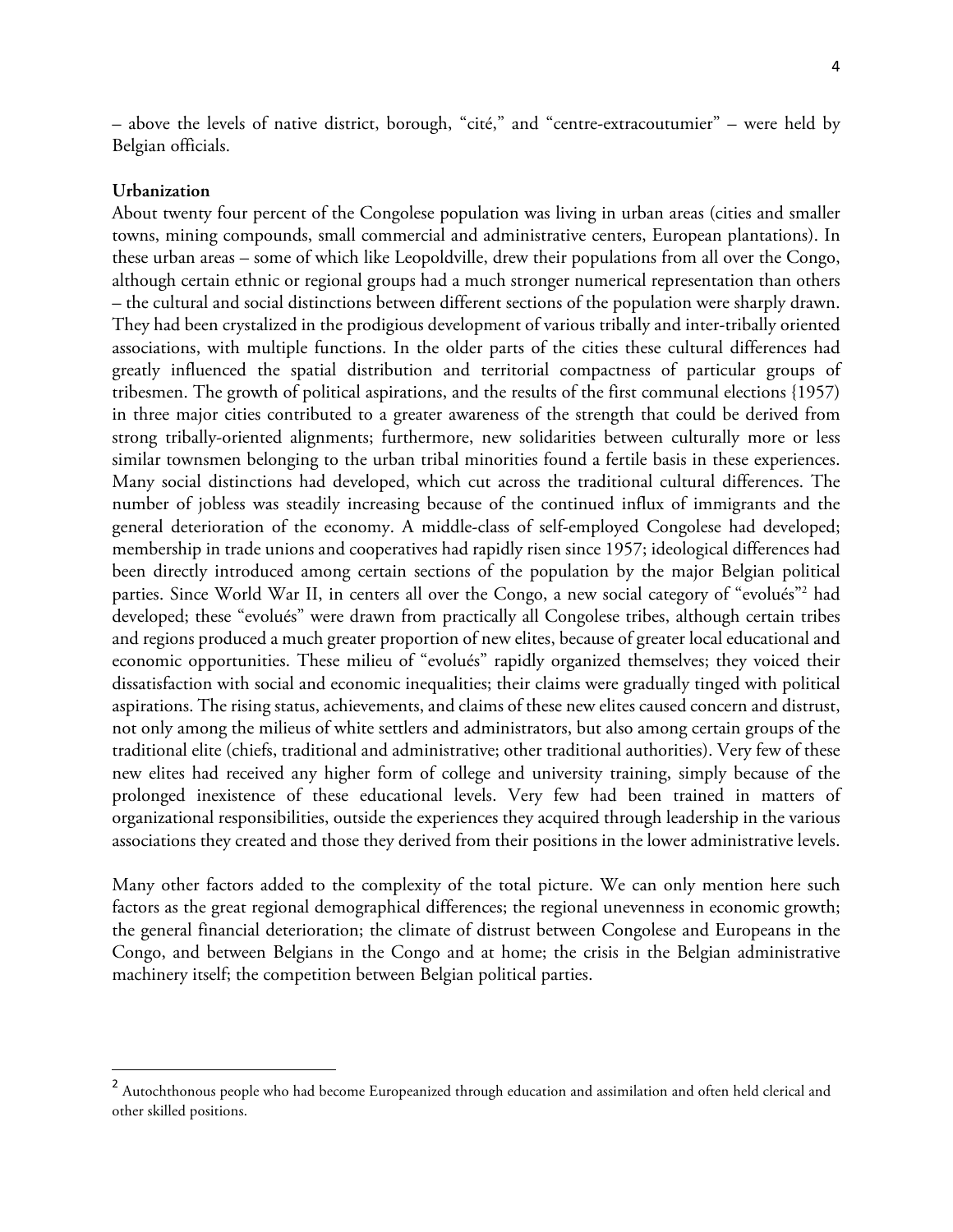### **Before the Political Parties: The Associations**

Political parties in the Congo were late to develop. Abako grew into a political party in 1956; the Union Congolaise was created in 1957 by a Belgian lawyer; half a dozen parties emerged in 1958 (including M.N.C., Cerea, and one of the major constituents of P.N.P.). A great number – ultimately about 120 – were to follow between 1959 and 1960. A variety of reasons could account for this tardy growth. One major reason is related to the general orientation of colonial policy, which concentrated on the development of local government, economic infrastructure, and social achievements as the *sine qua non* on which ultimately new political organizations could arise. Another major reason can be found in the existing legislation. Ever since 1906, the principle of respect for local custom had been accepted, insofar as it did not prove to be contrary to public order or written law. The same precautions had been taken in 1919 (Convention de Saint-Germain-en-Laye) with regard to cultural liberties. Various decrees issued over a number of years allowing for the dissolution of "hierarchically organized" associations with "subversive activities. The vagueness of these formulas permitted to react administratively against any kind of association or movement that could arouse suspicion, i.e., that was deemed to be contrary to the security and public order in the colony, e.g., that contained ideas about political transformation. Yet, notwithstanding these limitations, a great number of associations of different type and structure, with highly diversified functions and goals, had arisen. Some were local, short-lived and rapidly put under administrative control; others managed to spread widely and to operate more or less secretly; still others were tolerated or admitted because they apparently did not present a threat to the security; others finally began to develop, after World War II, with the explicit support or tacit agreement of the colonial government.

The many associations that existed in the Congo can be grouped as follows:

- In the pre-colonial Congolese societies whether they had or did not have a state-like system there existed a great number of associations, which performed a variety of social, political and religious functions, but were all based on elaborate initiations and restricted to specific societies. Some of these associations, like Bwami among the Balega and Babembe, Nkumi among the Atetela, Nkum among a great many of the Mango subunits, had such a large membership and were so broad in scope, that most social, political and religious functions came to be monopolized by them. Many of these associations had been prohibited and dissolved by the administration, because they were deemed to be secret, subversive, immoral, etc… Nevertheless, many of them managed to survive, recruiting their members and functioning more or less secretly. Few of them directly came to affect the urban milieu's. There are, however, exceptions such as the many associations of Azande origin (Northeastern Congo), which, by the end of World War I, had been introduced in urban centers like Leopoldville and Boma, and which had spread under different forms to the region of Lake Leopold II and to the Kasai Province. Well-organized and strongly coherent entities, in which congeniality and mutual solidarity were great, these associations often served as centers for organized, anti-acculturative movements, through which social disobedience could be expressed. What the local role of these traditional associations has been in giving mass support to certain political parties, is a matter that has yet to be clarified.
- New kinds of traditionalist associations and movements developed early. Some of them, like the Epikilipikili movement, launched in 1905 by a prophet of that name, centered around the alleged powers attributed to new medicines and charms, and were little, if any, inspired by the new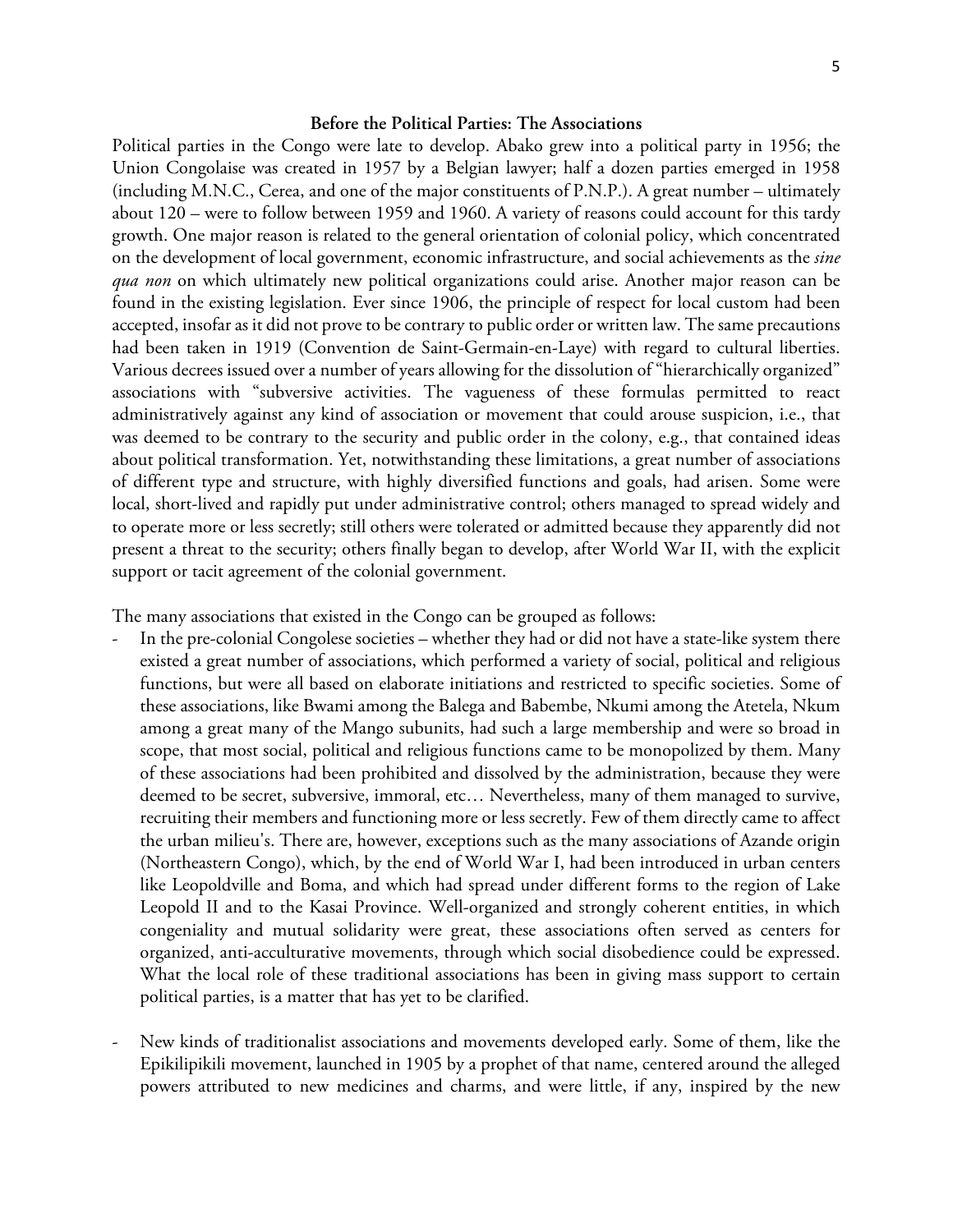administrative patterns or religious ideas that had been introduced. Other movements, like Punga, followed an organizational pattern in which many new elements, particularly derived from the administrative hierarchy, were incorporated. Some were essentially peaceful in their action; others, like Anioto among the Babali or Munama among the Basoko (both in Oriental Province) led to violent activities. What is typical about them is that they developed in a particular tribal area – e.g., Epikilipikili and Punga respv. originated among the Atetela of Kasai Province and the Bakusu of Kivu Province – but rapidly spread among a variety of related and non-related tribes. Many managed to survive secretly, with ups and downs in the overtness of their activities. Some affected the smaller centers and mining compounds. Although they served various purposes, including magical immunity, they were nationalist in scope: based on the possession of medicines powerful enough to neutralize the white power, they predicted the end of white domination. They developed the idea of liberation of the group and organized resistance through the boycott of certain imported goods, or of certain imposed chiefs, or through the refusal to pay taxes or render certain services. These associations definitely introduced into some tribal areas the radical and xenophobe outlook that came to the open in later party ideologies.

- In 1921 and 1926 respv., two prophetic and syncretistic movements, which were to receive mass support, both in rural and urban areas, emerged in the Congo. The first one was established by Simon Kimbangu; it appealed essentially to the Bakongo people of the Lower Congo, but also exercised some influences elsewhere. This movement, which, after many vicissitudes, was finally to be recognized (end of 1959) as the Church of Jesus-Christ on Earth by Simon Kimbangu, played a major integrative role in Bakongo society; it provided a broad structural basis for the organization of the different Bakongo subunits, developed a sense of belonging and of pride in the local traditional language and culture. The second movement, called Kitawala, was introduced from Rhodesia by Mwana Leza. It first developed in urban areas of Katanga; by 1938, it had spread into the northern mining areas of Katanga; from there it reached into some tribal areas of Kivu and Equatorial Provinces, and affected the population of Stanleyville in Oriental Province. The movement had become particularly popular among a number of different, economically less advanced, politically less integrated and geographically more isolated forest populations. This movement, which contributed toward supratribal solidarities, undoubtedly contributed potently to the gradual emergence of radical nationalism. 3
- As elsewhere in Africa, under conditions of urbanism, a great many tribal and regional associations had developed. By 1959, in Leopoldville alone there were more than 100 such associations listed. Some of them had grown out of mutual help and benefit groups, others were established for a variety of purposes, including mutual help, as well as the study of the original cultures. Tribal minorities representing specific regions had coalesced into associations, such as e.g. the Federation Kivu-Maniema, Federation Kwango-Kwilu, Fedération Kasafenne, etc… Several major political movements directly grew out of these associations, or were at any rate closely supported by them. Abako, originally devised as "Association pour le maintien, l'unité et l'expansion de la langue

<u> 1989 - Johann Barn, mars ann an t-Amhain an t-Amhain an t-Amhain an t-Amhain an t-Amhain an t-Amhain an t-Amh</u>

<sup>&</sup>lt;sup>3</sup> It is not a simple game of hazard to notice e.g. that in a region like Kivu Province, the results of the provincial elections show that the radical nationalist party, M.N.0. / Lumumba, was highly successful precisely among those peoples in territories like Punia, Lubutu, parts of Lubero and Beni, Walikale where Kitawala had its strongholds.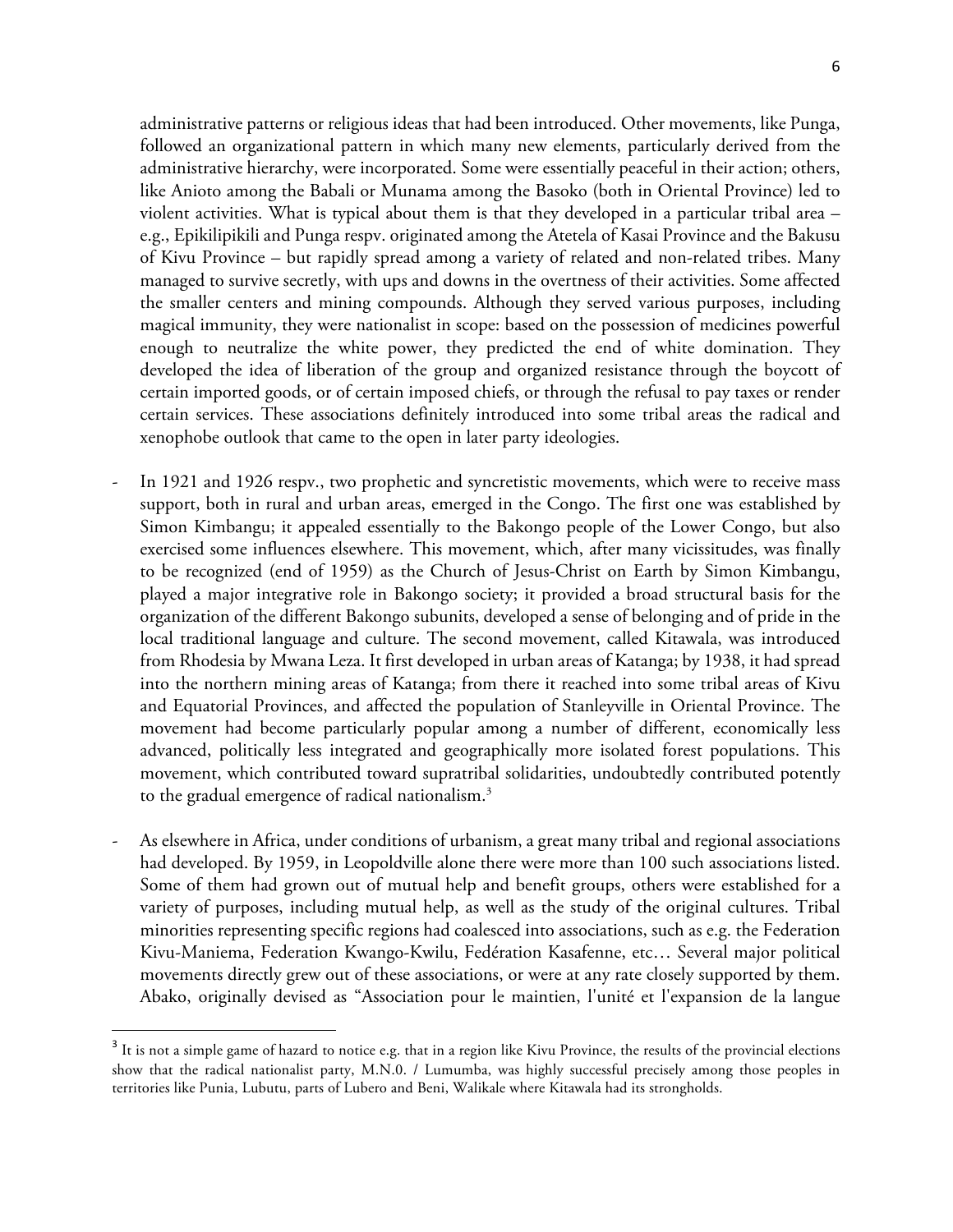kikongo," which merged with the earlier alumni association "Renaibako" (Renaissance Bakongo) is a case in point. The "Interfédérale des ethnies congolaises" in Leopoldville, which was to acquire political expression under the label P.U.C. and later to dissolve into P.N.P. and other parties, was based on the coalescence of a great number of federations (Kivu-Maniema, Bangala, Basonge, Kwango-Kwilu, Kasai, Batelce, Tedequalac), established by minority groups which were all faced with the common problem of how to defend their interests in the best possible way against the wide-sweeping power of Abako. Puna also was closely linked to earlier associations, like Federation des Bangala and Assoreco (Association des Ressortissants du Haut-Congo). A special case is that of U.N.C. (Union Nationale Congolaise); this party of the Benalulua (Kasai) had its antecedents both in the "Parti de la Défense du Peuple Lulua" and in the "Association des Lulua-Frères." The latter was a tribal association that, differently from other similar groupings, had been active for quite some time in the rural areas inhabited by the Benalulua as a means for better-organized protection of the global interests of the Benalulua, both against the administration and the expansion of the immigrant Baluba. 4

- Especially after World War II, a great variety of more modernistic movements arose; most of them were directly encouraged by the missions and the administration, and later also by certain European milieu's in the Congo or by Belgian political parties and trade unions. The most important ones are:
	- The alumni associations, like Adapes (Association des Anciens Élèves des Pères de Scheut), Assanef (Association des Anciens Élèves des Frères des Écoles Chrétiennes), Unelma (Union des Anciens Élèves des Frères Maristes), etc.; they grew strong after World War II with the steady rise of the "évolués." Their stronghold was in Leopoldville, but they affected most urban areas in the Congo. Strong leadership developed in some of these associations. The primary concern of their members was with problems relating to the improvement of the social status of the new elite. Their activities gave rise to a new comprehensive organization, Unisco (Union des Intérets Sociaux Congolais, 1945- 1946) that represented a kind of super-study group, in which leaders like J. Kasavubu and J. Bolikango were to emerge in their nationalist role.
	- The social and cultural clubs of "évolués" (cercles d'évolués), which were encouraged by the local administration and spread into the smaller commercial and administrative centers. Their activities were devoted to the organization of leisure and to actual social problems; some of these clubs also took a renewed pride in the study of the cultures and languages of the Congolese.
	- § The trade unions. From 1946 on, trade unions within firms only had been allowed; general groupings were permitted from 1957 on. A Catholic organization, C.S.C.C. (later to become U.T.C.**),** and a socialist one F.G.T.K., then fully organized their activities. Until 1956, the number of affiliations with trade unions had been low. Yet, in 1946, an important incipient union of clerks of the administration had been created under the label Apic. Personalities like A. Pinzi or C. Adoula became notorious leaders in these unions.
	- Many other types of associations developed, each of which contributed to some extent to the rise of nationalism, to the organization of political claims, to the development of leadership,

<u> 1989 - Johann Barn, mars ann an t-Amhain an t-Amhain an t-Amhain an t-Amhain an t-Amhain an t-Amhain an t-Amh</u>

<sup>&</sup>lt;sup>4</sup> It is noticeable that, at one time, both Benalulua and Baluba/ Kasai, together with people from other tribes in Kasai, adhered in Leopoldville to one and the same regional association (Federation Kasarenne); but various events in the rural areas where both groups were intermingled led to scission.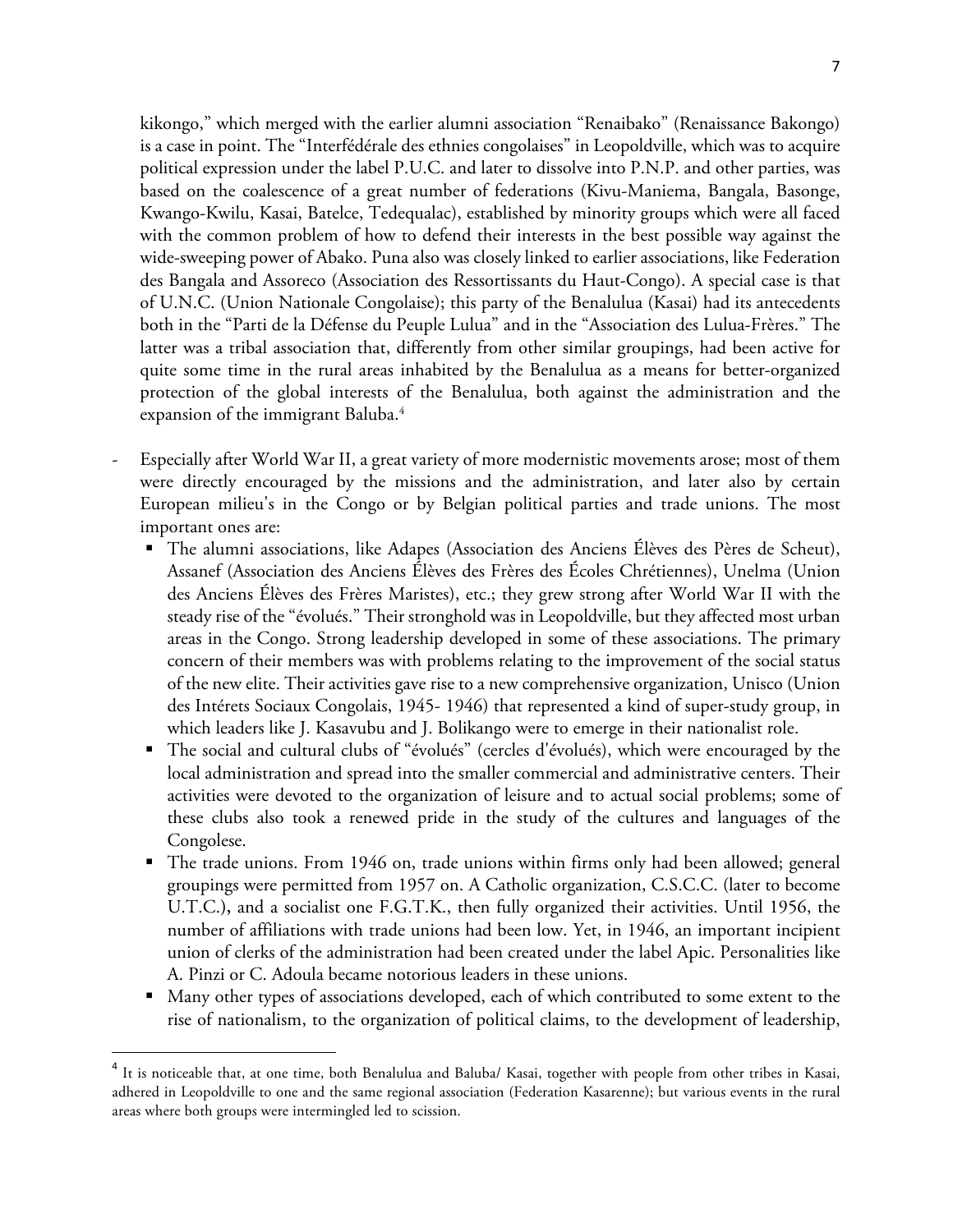to major political alignments. We can only briefly refer to A.C.M.A.F. (Association des classes Moyennes Africaines, f. 1954); the cooperative societies (91 were constituted in 1958, with heavy concentrations in Oriental and Kivu Provinces); various occupational associations such as A.M.I. (Association des Assistants Médicaux Indigènes); youth movements, such as J.O.C. (Jeunesses Ouvrières Catholiques); sports associations; clubs, some of them interracial; others encouraged by Belgian political parties, etc...

All these associations, whether traditional or modernistic, rural or urban, tribal or regional, prophetic or cultural, were centers of growth for new loyalties, new solidarities, and new responsible leadership; they provided a new organizational basis on which social and later political claims could operate; they were channels through which unity and solidarity between the urban and rural worlds could be achieved; they represented institutions through which new pride in the local cultures and new attachment to the local values could be achieved. Some of them formed the nucleus around that a party would crystalize. Others contributed to the spread of potentially dangerous ideologies of noncommitment, non-participation, radicalism, xenophobism, factionalism, regionalism, "tribalism." The great number of lively and active associations, on the one hand, the failure of broader and stable coalescences between them, on the other hand, together with the multiplicity of roles that some leaders assumed in a variety of even antagonistic associations, contained another disturbing element. On nationalist issues, such as achievement of independence, anti-colonialism, africanization, etc..., they provided the organizational channels through which many people could unite; on national issues, they constituted well-organized and coherent sectarian interests, which would enhance the pressures of regionalism, parochialism, "tribalism."

### **The Congolese Parties**

Apparently nowhere else in Africa has the number of political parties, local interest and individualists, chiefs' lists, been as great as in the Congo. About 120 parties, together with a variety of local group s and individuals, had been competing with one another before independence; some had coalesced into more or less integrated wholes; others segmented into different regionally noncompeting, but nationally competitive, groups; others split into antagonistic wings. Some were allied in cartels on the anti-colonialist or provisional government issues, but divided over their problems regarding the structure of state and government. The political fragmentation and dilution was such that no less than 250 lists of candidates were introduced for the national elections to the chamber of deputies. This dispersal of lists was to benefit the larger parties, which would be able to obtain in many electoral districts a disproportionately high number of seats; the sterility of so many dispersed votes (30% in Katanga; 40% in Kivu; 1/3 in Equatorial Province) would, on the other hand, leave in the vague the question of future aspirations and alignments of a great part of the populations. Yet, notwithstanding the annihilation by the electoral system itself of a number of competing political groups, fourteen parties (Abako, Abazi, Cerea, Coaka, Conakat, M.N.C.-Kalonji, M.N.C.-Lumumba, P.N.P. (internally segmented), P.S.A., Puna, R.D.L.K., Reko, U.N.C., Unimo) and four cartels (three cartels M.N.C.-Lumumba, behind which e. g. Unebafi, in Kivu, and Mouvement Basonge, in Kasai, were camouflaged; the Katangese cartel that incorporated three parties (Atcar, Balubakat, Fedeka) obtained seats in the national chamber of deputies. Moreover, nine seats went to local interest (five) and individual (four) lists. The same group of parties and cartels, to the exclusion of Abazi, shared the eighty-four seats in the national senate together with twenty-three senators, who according to the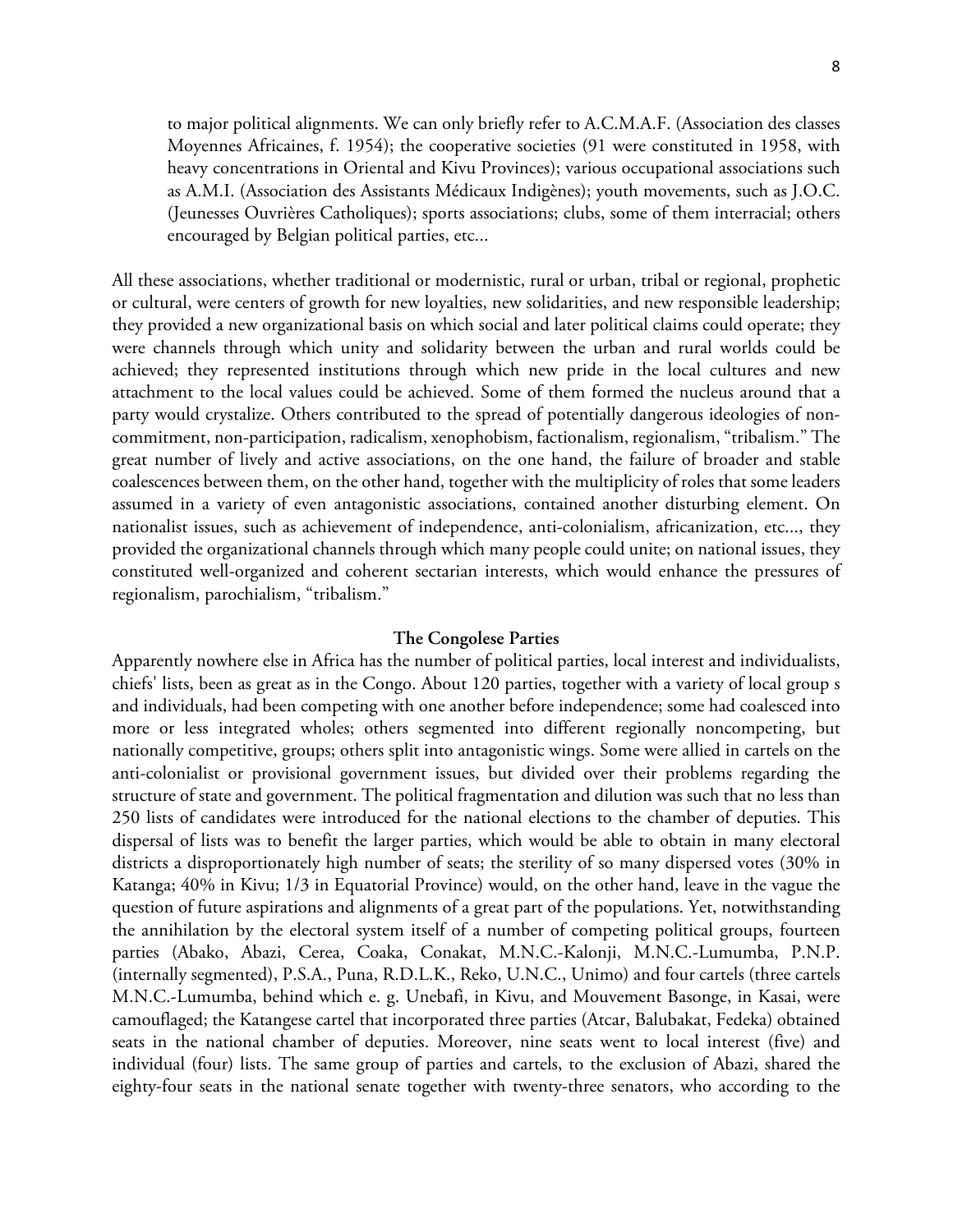Fundament al Law had been designated by the provincial assemblies among the "customary" milieu I s of chiefs and notables (strictly, only eighteen were required by the Law). The picture that emerged from the provincial elections was understandably more complex: four hundred twenty seats were shared by thirty-six political parties and cartels, and by forty-one independents (representing local interests, individual lists, chiefs' lists). Although there were many theoretical claims to the contrary, there was no national or territorial party in the Congo. For the national elections, only M.N.C.- Lumumba had submitted lists of candidates in all six provinces; in collaboration with its direct allies (Cartels M.N.C.; Coaka; U.N.C.), it was to win forty-one seats (of one hundred thirty-seven) in five provinces, with heavy concentrations in certain districts of Oriental, Kivu, and Kasai Provinces. P.N.P., which was the moderate counterpart to M.N.C.-Lumumba, would obtain fifteen seats in five provinces; however, since several local parties, e. g. Mederco in Ubangi-Mongala districts (Equatorial Province) and Luka in Kwango district (Leopoldville Province) were allied under this label, P.N.P. did not present a solid homogeneous bloc. The other parties had restricted their activities and campaigns, with varied results, to one province (ex. Cerea in Kivu, or Conakat and Cartel Katangais in Katanga), or to a couple of districts in the same or in different adjoining provinces (ex. Abako, P.S.A., Puna, U.N.C.), or even to a few territories (ex. Unebafi, Abazi). The implication was that most parties were in search of mass support from particular populations, always including at least those with whom the leaders of the respective parties could establish tribal relationships. As a result of this procedure, many regions came to be monopolized by particular parties – as far as the national elections and, in some cases also, the provincial elections, were concerned. Thus, for example, the districts of Ituri and Sankuru were monopolized by M.N.C.-Lumumba; those of Cataracts and Bas-Congo by Abako; the district of Haut-Katanga by Oonakat). Several other districts came under the quasi-monopoly of one party that had had to concede only a very small number of seats to locally competing groups (ex. Oerea in Kivu-Nord district; Puna in Mongala district, M.N.C.-Kalonji in Kabinda district; Katangese Cartel in Haut-Lomami; P.S.A. in Kwilu). However, the electoral results showed at the same time that the situation was more complex at the higher administrative level of the provinces, on the one hand, and at the lower level of the "territoires" and "circonscriptions indigènes," on the other hand. Except for Oriental Province, where M.N.C.-Lumumba had fifty-eight seats (of seventy) in the provincial elections, the other provinces were subdivided between regional parties with fairly equal strength and many smaller local groups whose alignments might weigh heavily in the balance. In Leopoldville Province, for example, P.S.A. (thirty-five of ninety seats, limited to Kwilu district and part of Kwango district) was in direct antagonism with Abako (thirty-three of ninety seats, restricted to Leopoldville city, Bas-Congo, and Cataract districts, and one "territtoire" in Kwango district), whereas the remaining twenty-two were shared by nine other groups (some of which were internally segmented). Similar situations existed in Katanga, and in a still greater multifarious political climate, in Kivu, Equateur and Kasai. At the level of "territoires," several of them, spread all over the Congo, were monopolized by one of the greater or smaller parties. In many "territoires," particularly those inhabited by a variety of more or less culturally dissimilar peoples, or those where culturally homogeneous people were traditionally subdivided into antagonistic political units, or those where the traditional allegiances were divided between two or more competing factions of local rulers, or those where locally the degree of distrust in and frustration over traditional and administrative chiefs and notables differed considerably – two or even three smaller or larger parties might have the support of the electorate.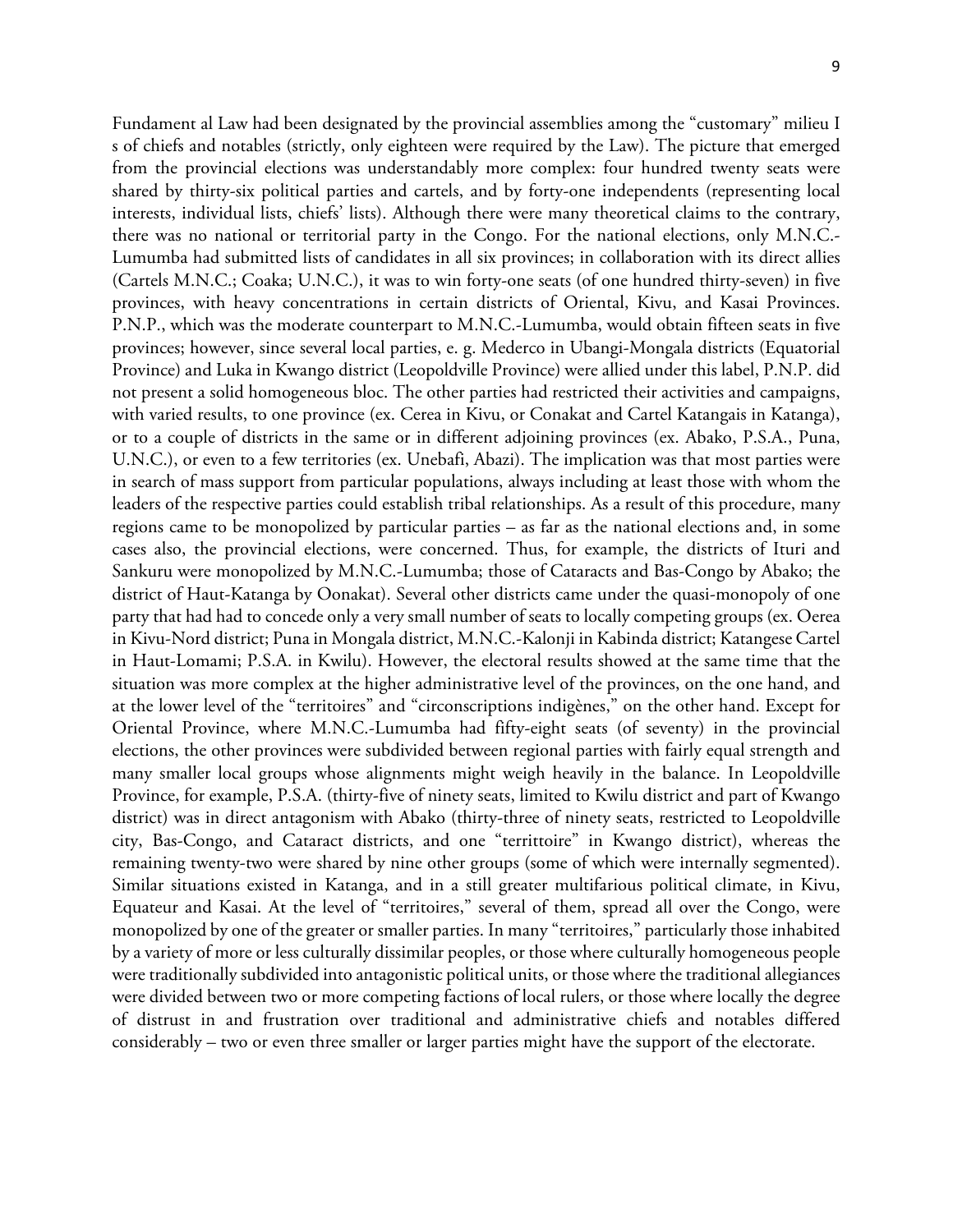Thus, the situation that resulted from the elections was an extremely complex one. At the national level (chamber and senate) the Congo was confronted by sixteen political groups (some existing under the form of cartels), next to a number of independents and of "customary" senators designated among the traditional political groups. None of the parties had exercised a nation-wide appeal; none had received sufficient mass support so as to be in a majority position; all of them – even M.N.C.- Lumumba – received support only in particular regions. Many parties had hastily been built around disparate associations, or fragments of these associations; they were not well integrated and were nothing else but loose "federations" of local parties united for electoral purposes. Many of the greater parties were polycephalous; two or more leaders were in overt or covert competition; given the ambitions of some of them, given external influences that worked on them, given the fact that all of them were some group's "favored son" who could ultimately count on the support of his tribesmen, this polycephaly was a continued threat to the homogeneous functioning of party structure. This was all the more possible since the parties had weakly developed political platforms. This was understandable, since the parties were very new and tended to avoid specific ideological identification. Moreover, when still in the process of growth, they were already fully involved in painful dialogues with the colonial administration and with one another; their activities and energy were taken up by anti-colonialist slogans, search for rapid achievement of independence, negativistic social attitudes, discussions over the future form of state and government, timing of the stages in the emancipation process, problems of internal leadership, electoral demagoguery, etc…, whereas the constructive work of party building and party consolidation was placed in the background. These factors also accounted for the lability of cartels, "fronts communs," various other alliances in view of specific purposes, and for the successive adhesions to contradictory political tendencies. At the level of the provinces, only in Oriental Province did one party (M.N.C. Lumumba), with fifty-eight seats out of seventy**,** seem to hold a quasi-monopoly. In the others, two or more equally powerful and equivalent parties – each with different local support – confronted one another; this would lead to very great difficulties in the building-up of provincial governments and bureaus of the provincial assemblies, with an accrued importance of the minority groups; the insolubility of these problems was to lead rapidly to widespread local autonomist movements expressed in the many claims for the creation of new provinces – claims that ultimately, in 1962, were satisfied in a great many instances.

In the light of the support that all the Congolese parties, in one way or another, received from specific territorial groups, they have most often been identified rather simply as tribal parties. Few concepts have been as widely misused in the literature on Africa as those of "tribe" and "tribal." The many Congolese populations have come to be known to the outside world under such labels as Baluba, Bakongo, Mongo, etc… These names are supposed to refer to "tribes"; as a matter of fact, each of them covers a multitude of "politically or socially coherent and autonomous groups occupying or claiming a particular territory."5 In other words, the tribes are hidden behind these catchwords – those many groups that bear a distinct name, have developed a distinct sentiment and set of moral and legal obligations, and whose respective cultures and social systems may exhibit as many fundamental dissimilarities as similarities. The striking fact about these tribes is that in most cases they were not politically integrated into states. Yet, in their alignments with parties, these congeries of politically non-integrated tribes have, in many instances, tended to give their support to one party. This means that some kind of political regrouping had been achieved through the parties and that they were not

 

<sup>5</sup> This is a classic definition for "tribe," borrowed from *Notes and Queries in Anthropology*, London 1948, p. 60.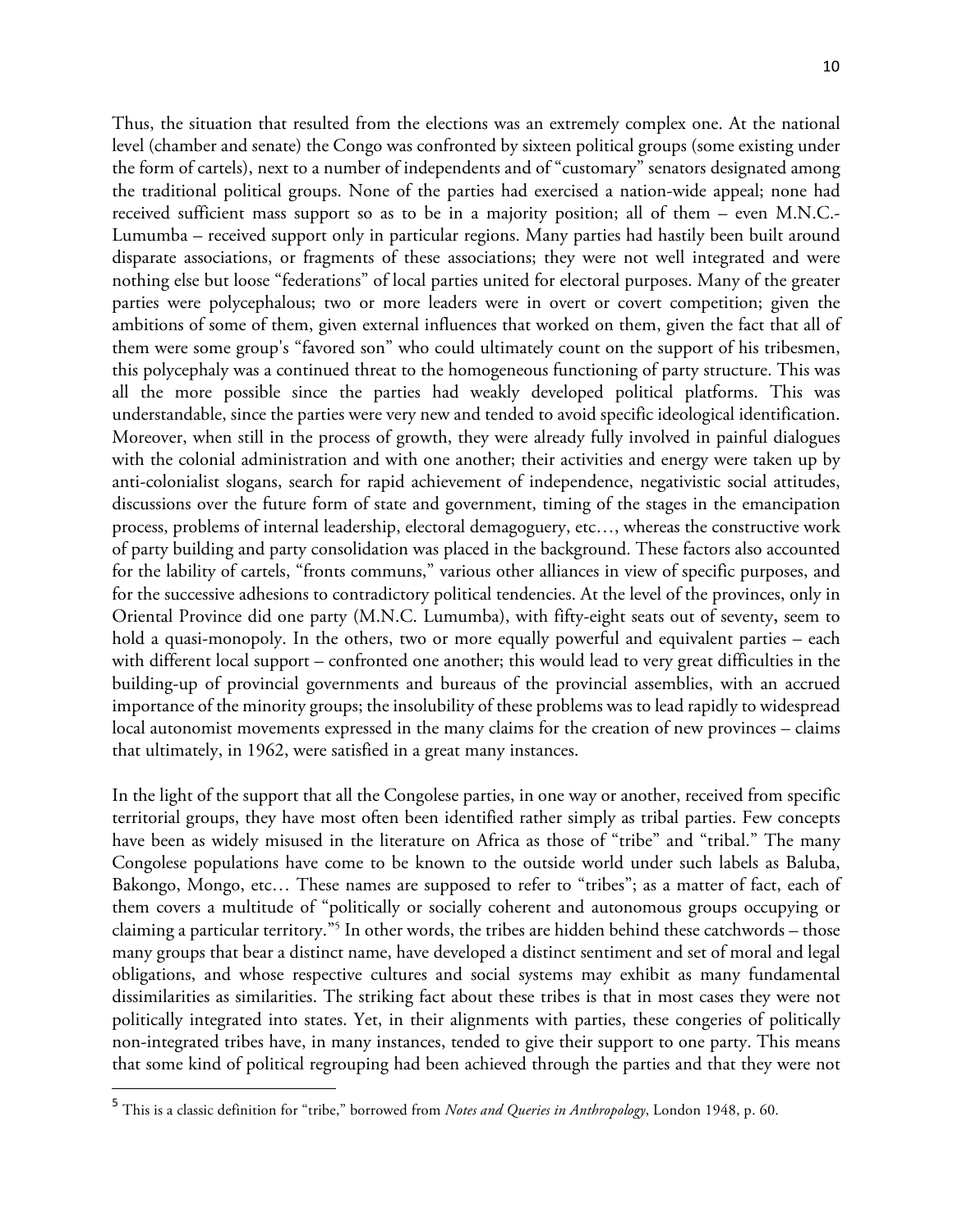the sheer by-products of "tribes." But another aspect to the plurality of tribes is also covered under the current denominations. The various territorially and socially distinct tribes, covered under such a general label, did not necessarily or automatically adhere to one and the same party. To give an example, all Baluba did not vote for one party, because the Baluba did not form a simple, monolithic homogeneous bloc. They were subdivided into a number of large, autonomous, territorially distinct, politically non-integrated, culturally and socially dissimilar divisions, such as Baluba-Hemba, Baluba-Shankaji, Baluba-Bambo – each of which was in turn subdivided into other named units to which the abovementioned criteria might be applied as well. Some of these Baluba had developed state-systems; others had segmentary political structures; among others, political integration was at the level of a small group of contiguous villages. Moreover, administratively, they were incorporated into many different "territoires" and districts, extending into three provinces. In each of these administrative units the problems that confronted them were different: in Kivu, as a small minority, they voted M.N.C.- Lumumba or independent; in Katanga, they had their own party (Balubakat) which, in coalition with parties formed by Baluba immigrants from Kasai (dissatisfied with Conakat's slogan "Katanga to the Katangese") and by Cokwe – traditional opponents of the Lunda –, defended Luba interests against Conakat; however, there was some dissidence here, because some Baluba chiefs allied themselves with Lunda, Yeke, and other chiefs centered around Conakat because of common interests and certain congenialities. In Kasai, the Baluba, in trouble with the linguistically related Benalulua, were isolated and organized themselves in a third party, M.N.C.-Kalonji. When we examine party support from the point of view of the many tribal groups covered by the generally known larger denominations, we realize that all parties had multi-tribal support; we also understand why people known under the same denomination had, under the influence of local administrative, political, religious and social circumstances, been supporting different parties. In this light also, it becomes clear that the drive to the creation of a maximum of twenty-three provinces – twenty of which were already created in November 1962 – cannot to be interpreted as "tribalistic," since each of the new provinces were inhabited by a variety of tribes. It was – except perhaps for the two or three new provinces, which were dominated by unitarist parties and seemed to have been created against their will – a drive based on cultural and historical considerations and aimed towards the development of provincial multi-tribal one-party systems. Many examples very clearly showed this provincial one-party structure: Kongo-Central: Abako; Kwilu: P.S.A.; Kivu Nord: Cerea; Nord-Katanga: Balubakat; Central Kasai: U.N.C.; Sankuru: M.N.C.-Lumumba; Lomami: Unité Basonge; Unité Kasaïenne: Coaka; South-Kasai: M.N.C.-Kalonji; Ubangi: Mederco-Association des Ngbaka; Mongala: Puna; Mayi-ndombe: R.D.L.K.-Unilac. In some of the new provinces, like Kivu-South, Kwango, Maniéma, this trend of one-party structure was less clear.

There were several disturbances visible in some of the greater parties – e.g., in Abako, where next to Alco of D. Kanza (1960) and Rafeco (1961) of Nzeza-Landu, Y. Mabanda has tried to separate the Jeunesses Abake from Abako under the label of P.N.C.P. (Parti National de la Convention du Peuple; 1962), or in M.N.C.-Kalonji, where two factions clustered respv. around A. Kalonji and J. Ngalula.

These are probably only temporary crises, which will be solved because of the many common interests that the peoples concerned have come to share in the past and the dangers that threaten them if they are subdivided. On the other hand, it would seem that political alignments are taking place in some of the new, multi-party provinces between the more moderate elements in these parties. In this context,